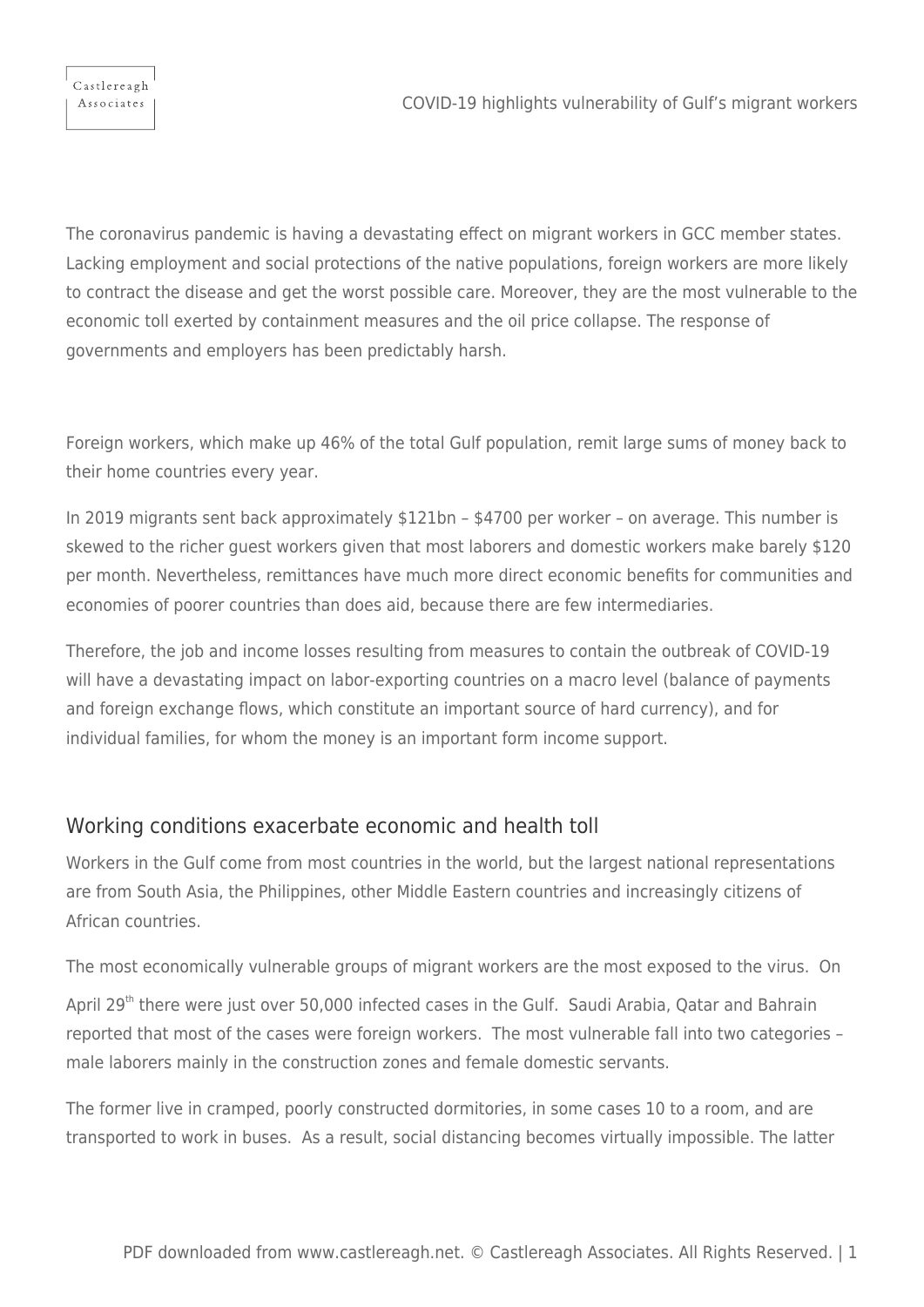Castlereagh Associates

are often required to work long hours under difficult conditions in private homes. Movement restrictions under lockdowns means perpetual work and increased risk of abuse from employers. This type of worker is less exposed to the coronavirus but if a family member gets sick, they are usually the care giver, without personal protective equipment.

For foreign workers in the Gulf's service sectors, which predominately employ migrants, the impact is more economic than health-related. Workers in this industry are generally better-paid with legally enforceable contracts, some benefits, and better living conditions, but many have lost incomes and jobs due to closures of restaurants, businesses and government offices.

## Official responses reinforce unequal treatment

A side effect of COVID-19 has been an intensification of racism and prejudice against foreign workers – predominantly Asians. In one high-profile incident, a Kuwaiti actress called for migrants "to be put into the desert" to free up hospital beds for nationals, sparking a backlash on social media and heated debate about the treatment of foreign workers. [\[1\]](#page-3-0)

<span id="page-1-0"></span>But this mentality, which is deeply ingrained within the British colonial color/nationality-based apartheid employment system perpetuated by the Gulf countries, has shaped the response of both governments and private businesses to the current crisis.

The hawala system, which requires employers to sequester official travel documents of workers while they are in the country, has led to the creation of a large undocumented class of workers quarantined in labour camps, which have then become infection "hot spots" due to lack of access to health care.

Officially, governments claim that guest workers have equal access to health care facilities. This may be true for the more middle-class office workers and their families, but in general the most vulnerable quarantined in the camps receive very basic or no care. Labor camps in Saudi Arabia, the UAE and Qatar have all been quarantined and isolated but, according reports from human rights groups, residents barely receive health care and even food in some instances. UAE, Qatar and Oman have also banned migrants in camps from using internet-based communications apps to call home in order to protect the commercial interests of their telecoms companies. [\[2\]](#page-3-1)

<span id="page-1-1"></span>Governments have also failed to ensure local business meet their salary and travel obligations to the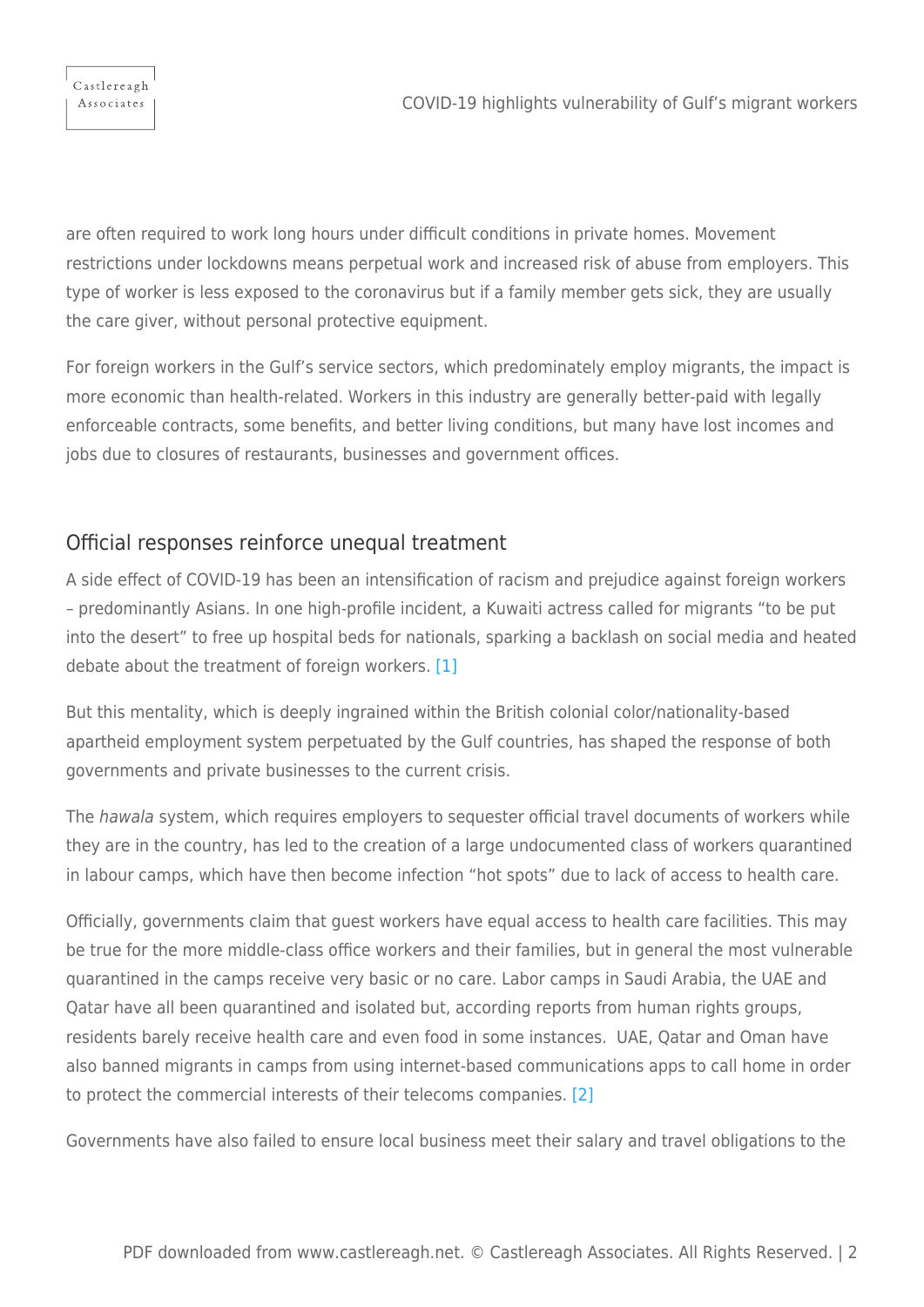workers that have lost their jobs. There have been reports of migrants being prevented from going home due to extensive flight cancellations or refusals from employers to buy airline tickets for their return journey – a requirement of the governments

Some of the Gulf governments have called on the guest workers' countries of origin to repatriate unemployed and stranded workers. Countries like Bangladesh, fearing the future reprisal by Gulf countries, have aided their workers to return. In contrast, the Indian government under Prime Minister Modi has refused to let its workers return out of fear of them bringing the virus back until the lockdown in India ends. Labor-exporting countries have had to balance keeping good relations with the Gulf states because they have been a huge source of foreign exchange and income for their poorer citizens.

## Oil and COVID-19 crises harm long-term employment prospects

Lower-for-longer oil prices and the economic recession even in the more successful Gulf countries means less foreign workers in the future.

In contrast to past oil price downwards cycles, the coronavirus-induced economic crisis will have a lasting effect on the Gulf economies. The oil price depression will be lower for longer.

The first casualty of this economic contraction will be capital spending from the state budget, which means the construction sector will shrink and demand for foreign workers will fall. Another feature of this downturn, which ironically the more successful Gulf economies had developed to offset the oil price cycles, will be the hit on the services (finance, trade and tourism) sectors. These usually employed the higher-paid foreign workers.

A silver lining for the Gulf governments managing their balance of payments in these stressed times will be lower remittance outflows in the next several years. For the labor-exporting countries, their workers and families, this crisis will be a longer-term disaster.

Fareed Mohamedi is an international political economist specialising in the geopolitics of energy and energy markets with a special emphasis on the economic development of petrostates and their foreign relations. He has led research teams in several specialised energy consultancies and two